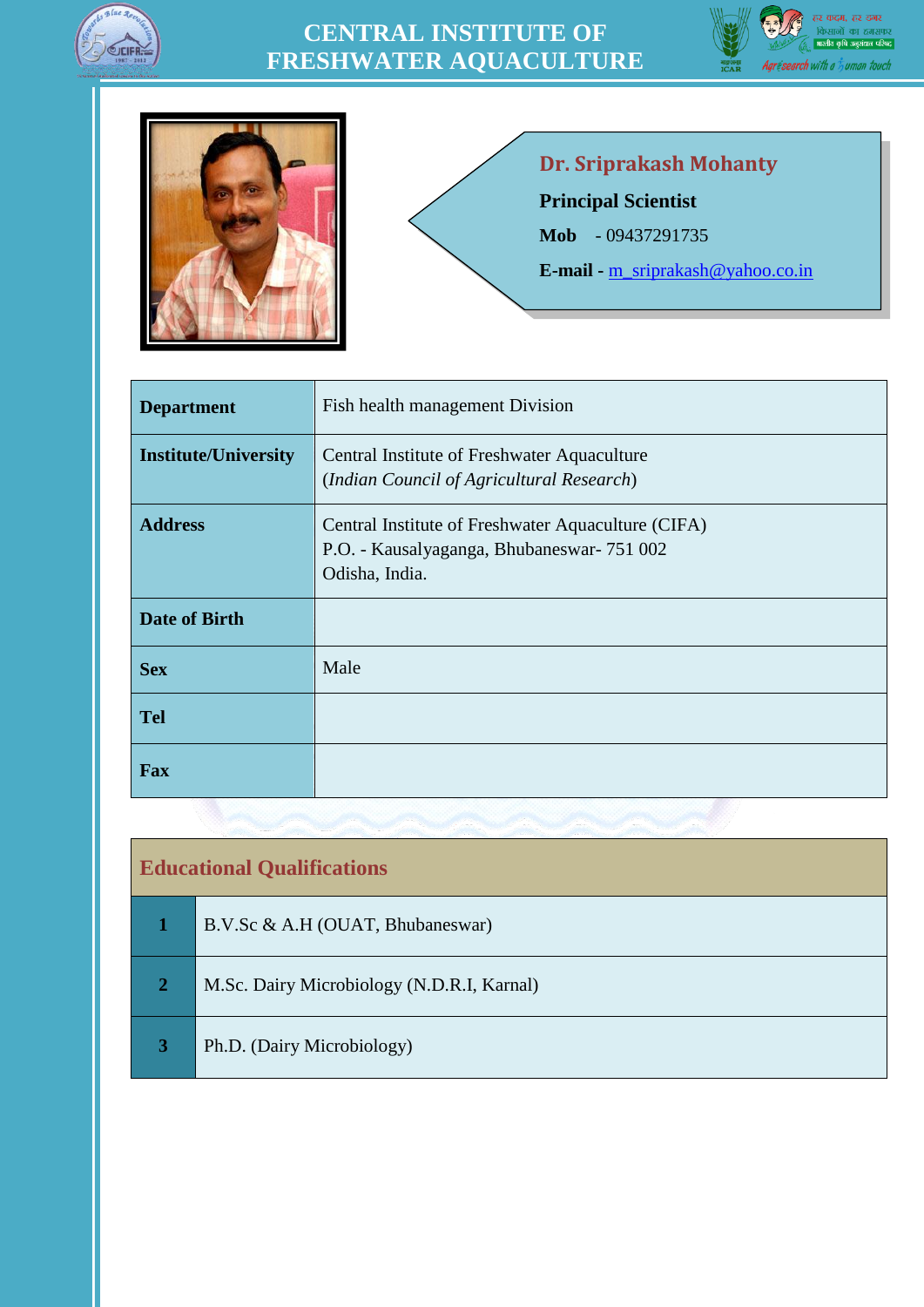

## **CENTRAL INSTITUTE OF FRESHWATER AQUACULTURE**



| <b>Projects in hand</b> | Isolation and Characterisation of microorganisms from freshwater<br>a.<br>ecosystems (AMAAS, ICAR)                                                                                                             |  |  |  |
|-------------------------|----------------------------------------------------------------------------------------------------------------------------------------------------------------------------------------------------------------|--|--|--|
|                         | Development of a library of putative probionts from freshwater<br>$\mathbf{b}$ .<br>environment belonging to the group Lactic acid bacteria for<br>application in freshwater aquaculture system (AMAAS, ICAR). |  |  |  |
|                         | Bio prospecting of genes and allele mining for abiotic stress<br>$C_{\bullet}$<br>tolerance (NAIP, ICAR).                                                                                                      |  |  |  |
| <b>Area of interest</b> | Probiotics, Bio preservation and Biodiversity of microorganisms.<br>➤                                                                                                                                          |  |  |  |
| <b>Guided students</b>  | Guided nine M.Sc. and one Ph.D. student<br>⋗                                                                                                                                                                   |  |  |  |

| <b>Publications</b>                                                                                                                              |      |                                                                                                                                                                                                                                |                                                                               |  |  |
|--------------------------------------------------------------------------------------------------------------------------------------------------|------|--------------------------------------------------------------------------------------------------------------------------------------------------------------------------------------------------------------------------------|-------------------------------------------------------------------------------|--|--|
| <b>Author(s)</b>                                                                                                                                 | Year | <b>Title</b>                                                                                                                                                                                                                   | <b>Journal</b>                                                                |  |  |
| Chao Li, Yu Zhang,<br>Ruijia Wang, Jianguo<br>Lu, Samiran Nandi,<br>Sriprakash Mohanty,<br>Jeffery<br>Terhune,<br>Zhanjiang Liu, Eric<br>Peatman | 2012 | RNA-seq analysis of mucosal<br>immune<br>responses<br>reveals<br>signatures of intestinal barrier<br>disruption and pathogen entry<br>following Edwardsiella ictaluri<br>infection in channel catfish,<br>Ictalurus punctatus. | Fish<br>$\&$<br>Shellfish<br>Immunology                                       |  |  |
| Mohanty,<br>$S_{\cdot \cdot}$<br>Choudhury,<br>P.K.,<br>Dash, A., Samanta, M<br>and Maiti, N.K.                                                  | 2011 | Genotypic and<br>phenotypic<br>diversity<br><b>Bacillus</b><br>of<br>spp.<br>Isolated<br>Freshwater<br>from<br>Ecosystems.                                                                                                     | Aquaculture Research &<br>Development.<br>(Open<br>Access Journal, U.S.A) 2:2 |  |  |
| Mishra.<br>P.<br>$M_{\cdot}$<br>Samanta, S. Mohanty,<br>N.K. Maiti.                                                                              | 2010 | $\sigma$<br>Vibrio<br>Characterization<br>species isolated from freshwater<br>fishes by ribotyping                                                                                                                             | .Indian<br>Journal<br>of<br>Microbiology. 50 (1):101-<br>103                  |  |  |
| Maiti, N.K., Mandal,<br>A., Mohanty, S and<br>Mandal, R.N                                                                                        | 2009 | Phenotypic and<br>genetic<br>characterization of Edwardsiella<br><i>tarda</i> isolated<br>from<br>pond<br>sediments                                                                                                            | Comparative Immunology<br>Microbiology & Infectious<br>Diseases, 32, 1-8      |  |  |
| Maiti, N.K., Mandal,<br>A., Mohanty, S and<br>Samanta, M                                                                                         | 2008 | Comparative analysis of genome<br>of Edwardsiella tarda by BOX-<br>PCR and PCR-ribotyping.                                                                                                                                     | Aquaculture, 280:0-63                                                         |  |  |